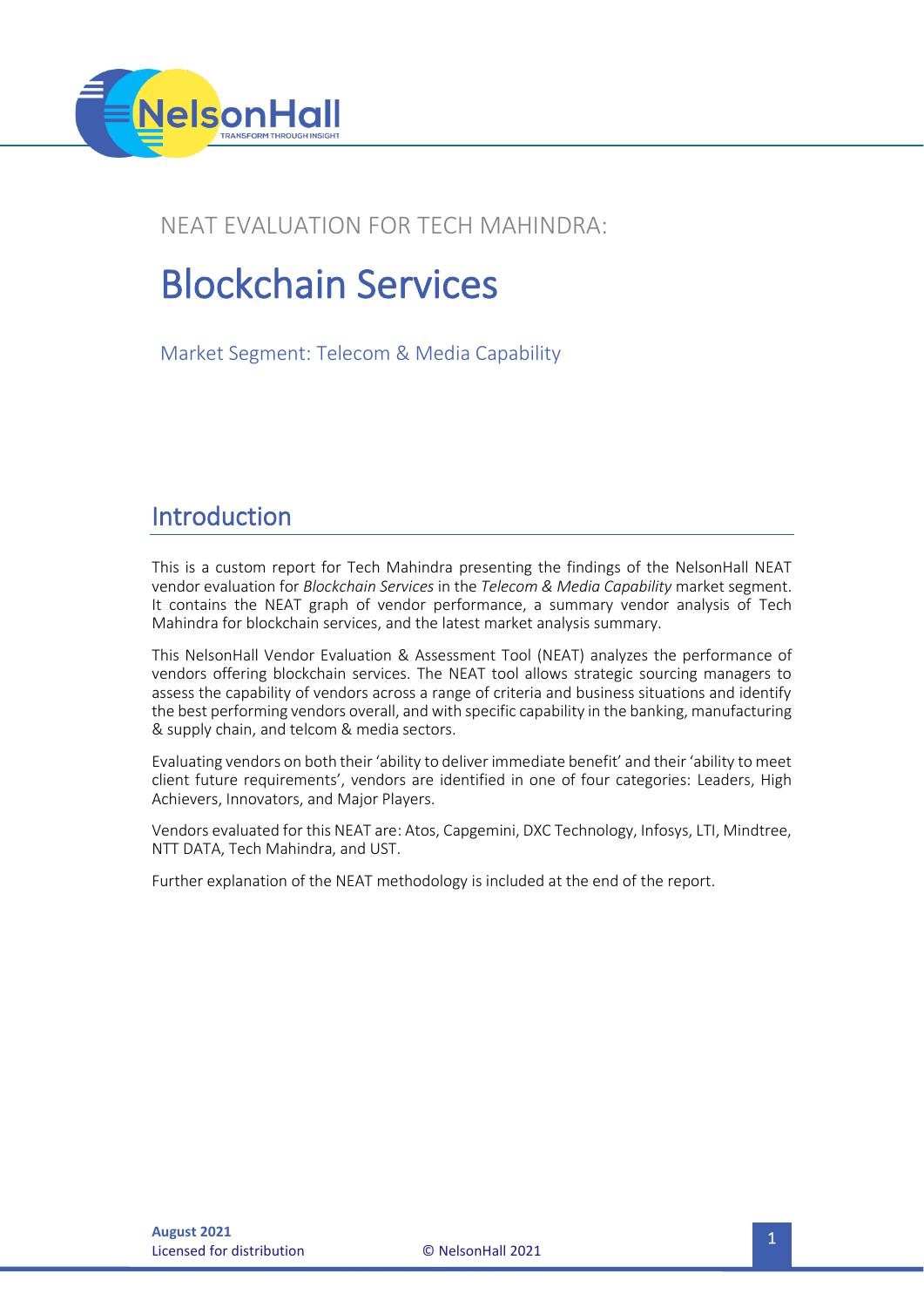

# NEAT Evaluation: Blockchain Services (Telecom & Media Capability)



Source: NelsonHall 2021

Ability to meet future client requirements

NelsonHall has identified Tech Mahindra as a Leader in the *Telecom & Media Capability* market segment, as shown in the NEAT graph. This market segment reflects Tech Mahindra's ability to meet future client requirements as well as delivering immediate benefits to its blockchain services clients in the telecom & media sector.

Leaders are vendors that exhibit both a high capability relative to their peers to deliver immediate benefit and a high capability relative to their peers to meet future client requirements.

Buy-side organizations can access the *Blockchain Services* NEAT tool (*Telecom & Media Capability*) [here.](https://research.nelson-hall.com/sourcing-expertise/neat-reports/?avpage-views=neat&avpage-views=neat&NEATaction=viewProject&project=271&weightingGroup=1632#neatProjectPage)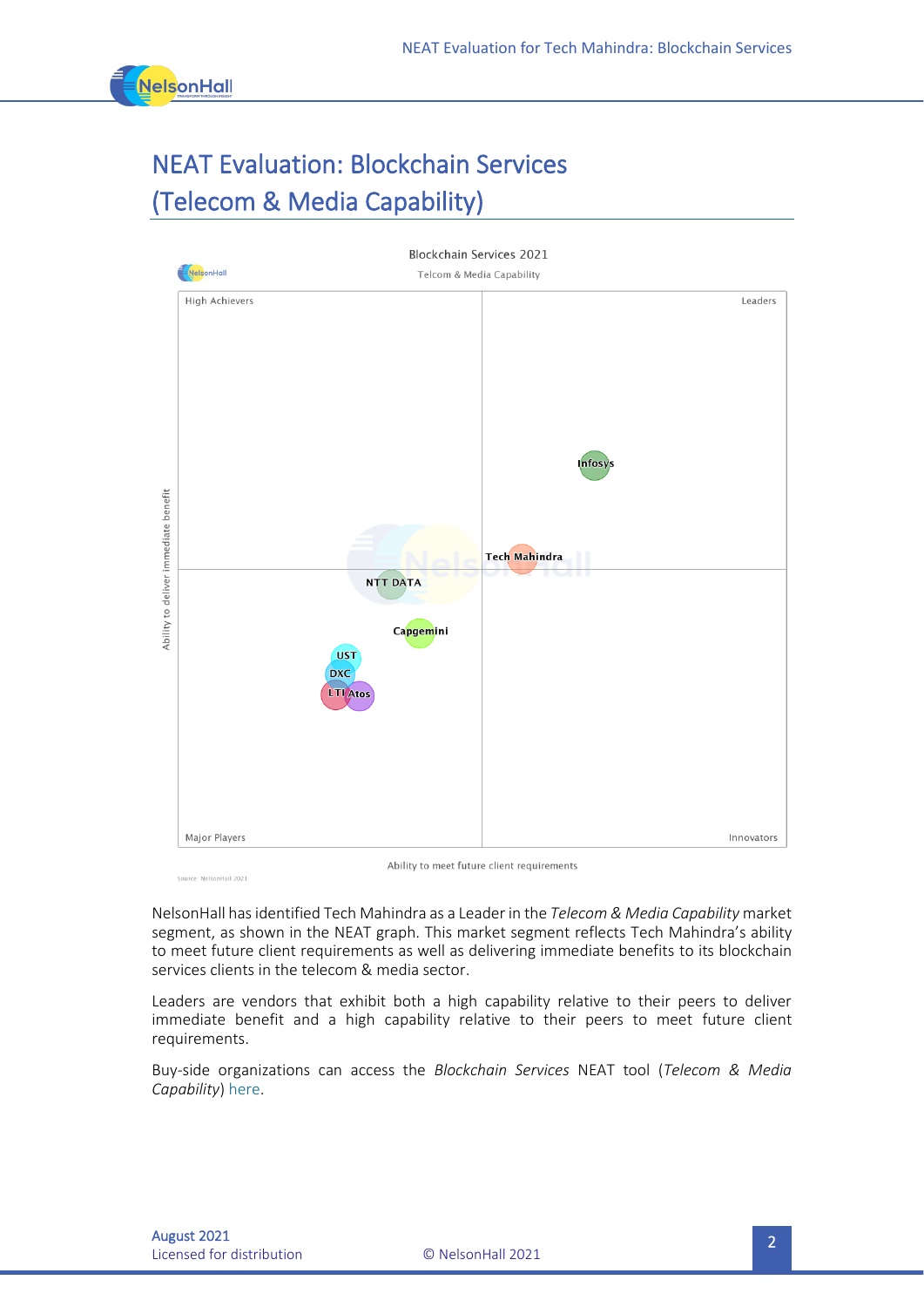

# Vendor Analysis Summary for Tech Mahindra

#### **Overview**

Tech Mahindra's Blockchain Business Unit houses the firm's innovation and commercial development efforts surrounding blockchain. It works closely with the company's digital transformation units, strategic business units, and with its Startup Connect alliance network. The company drives its blockchain strategy using a holistic framework of seven levers: Block Studio, Block Engage, Block Talk, Block Geeks, Block Accelerate, Block Access, and Block Value.

Key components of Tech Mahindra's blockchain services offerings are:

- *Blockchain Platform-as-a-Service* (Block Studio marketplace): providing plug-and-play and multi-tenant platforms that focus on using permissioned blockchain across sectors
- *System Integration*: developing applications on blockchain that connect with underlying legacy IT assets, e.g., ERPs and CRMs, of client organizations
- *Professional Services*: providing consulting support and product development services for clients exploring blockchain or clients already investing in implementing blockchain
- *Sandbox Environment*: providing platform sandboxes to encourage client initiatives to be bold and innovative. Sandbox implementations currently supported are domestic letter of credit, loan securitization, contracts and rights management system, and consent-as-aservice.

Tech Mahindra partners with clients in blockchain initiatives in four principal modes: coinnovation, ecosystem buildout, technology implementation, and marketplace development.

Supporting the operations across these four principal modes, Tech Mahindra has ~100 dedicated blockchain experts and 250 "Block Geeks". Block Geeks are upskilled employees that are trained in blockchain to support the core blockchain team in implementing blockchain solutions across client locations.

Tech Mahindra has a diverse portfolio of partners that include general and niche vendors at both the application and protocol levels. Its platform partners include ChromaWay, Eleven01, Hyperledger, IBM, IOTA, R3, Samsung SDS, TradeIX, and Uplink. And its business partners notably include Dell, IBM, Intel, Microsoft, Oracle, Pega, and SAP. The company also has a growing network of startups it works with. Tech Mahindra's consortia memberships include BiTA (transportation), IDRBT (banking), MOBI (public and government), NASSCOM, and R3.

Tech Mahindra previously targeted enterprises with revenues of \$1bn or more, but with its growing COTS offerings, the company now targets the spectrum of large and medium enterprises across industry verticals.

Tech Mahindra's engagements continue to be predominantly in India, but its expansion plans for the U.S. and Europe are starting to bear fruit. The company established its Toronto blockchain CoE in February 2018 to serve as the primary base in the Americas. It also set up Blockchain Design Studios in the Munich and Dallas Makers Labs in October 2018.

The company has ~250 global blockchain engagements, of which 40 are in production (MVP or at-scale); this is up from the 25 live client engagements it had in 2018.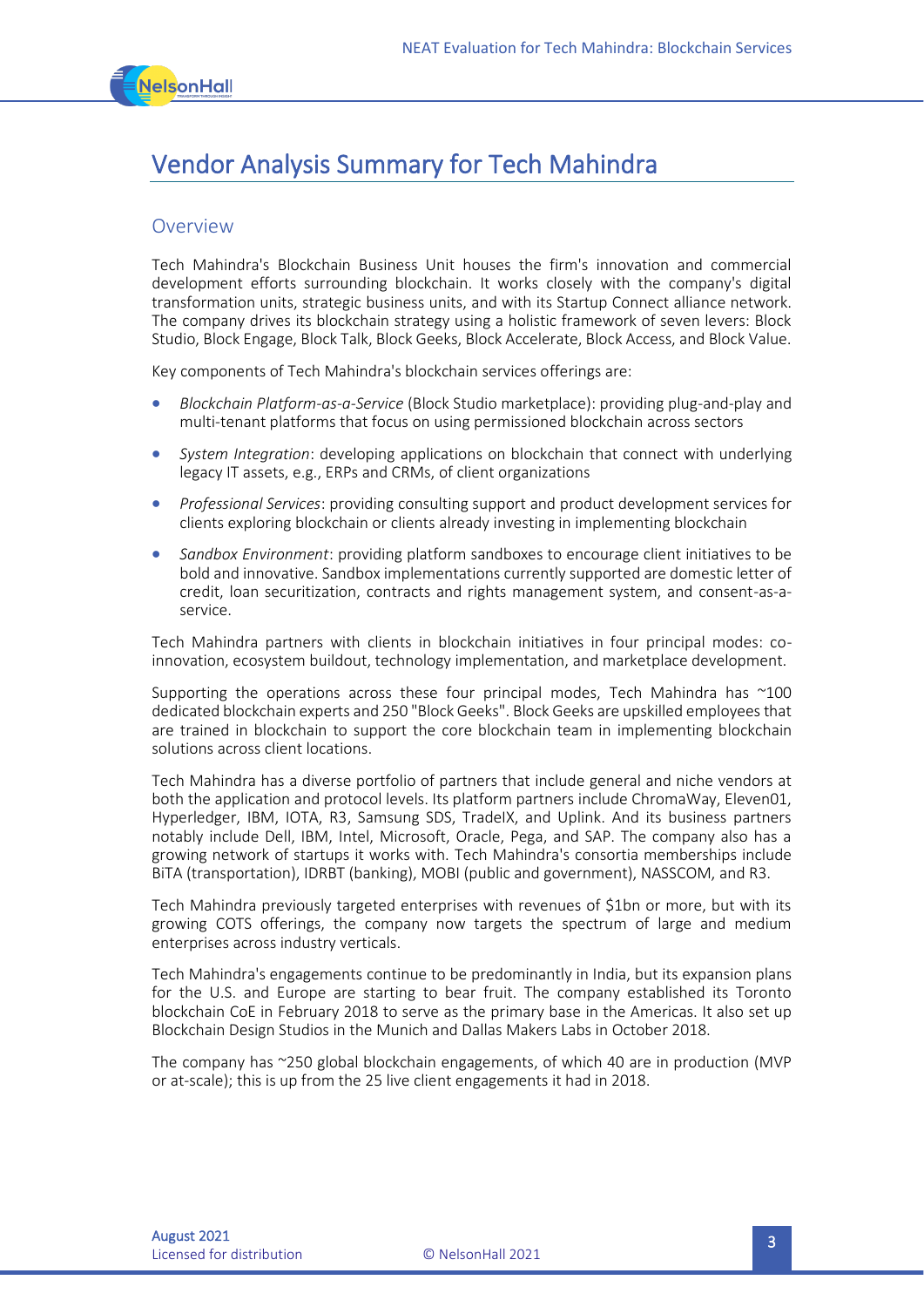

#### Financials

Tech Mahindra does not disclose its blockchain-specific revenues, but NelsonHall estimates its revenue from blockchain projects to be between \$5m and \$7m for 2020.

#### Strengths

- Access to broad client opportunities through Mahindra corporate family of companies
- Diverse engagement models for multiple levels of client blockchain maturity
- Focus on processes with high-value yield, including P2P, remittance, and SCM
- Evolving technology partner ecosystem is a focus for company management.

#### **Challenges**

- Lacks Quorum relationship among its major blockchain platform projects
- Maturity of assets for provenance in supply chains trails leaders in the blockchain services segment
- Engagements and brand strength outside India continue to be limited.

#### Strategic Direction

Tech Mahindra will continue to drive increased revenues for FY2022 in four areas:

- *Platforms*: annuity revenues through utility-based pricing on its platforms Blockchain Platform-as-a-Service. The company has identified bCRMS in media and entertainment, Port-to-Store traceability in manufacturing, retail, and healthcare and life sciences, vaccine tracking in healthcare, and Consent-as-a-Service in telecommunications as major areas of growth
- *Alliances & Startups*: tapping innovations from startups and selling its platform and system integration services through alliances and global partners
- *Product Engineering*: co-development of IP and offshore product engineering projects
- *Professional Services/Consulting*: revenue triggering (leads) through thought leadership and positioning in the global blockchain space.

Tech Mahindra sees explosive interest in its Stablecoin-as-a-Service in the next 12-18 months. Regulators have begun approving stablecoins for banking transactions as regulated stablecoins provide an option for better rollout and implementation of central bank digital currency (CBDC). Stablecoins will be an integral part of payment ecosystems that will provide greater public-private partnerships as more banks participate in and start using blockchain networks. In particular, the company sees public retail adoption of stablecoins occurring more rapidly in countries with poor banking infrastructure as P2P payments without intermediaries (bank accounts) are possible.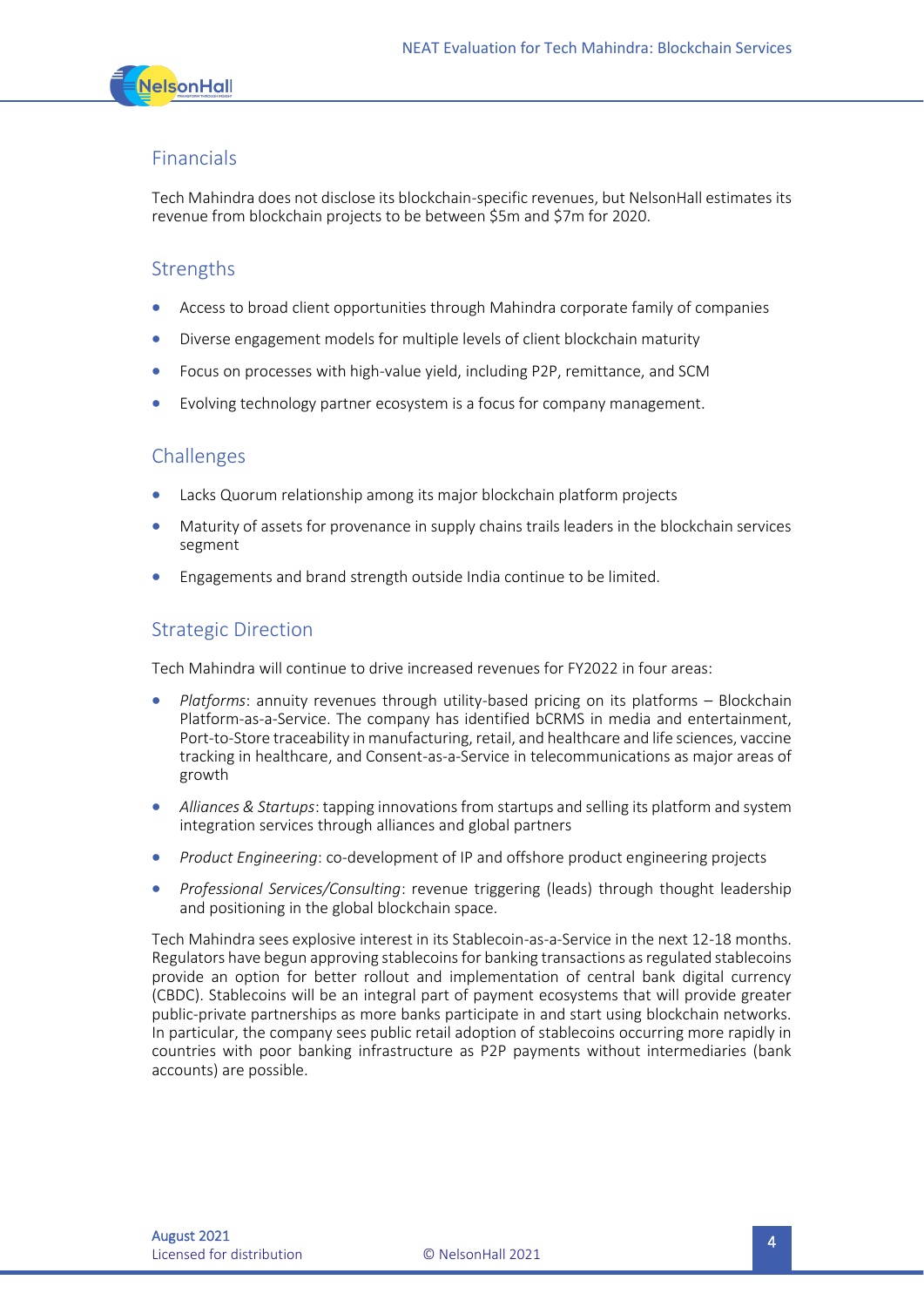

#### **Outlook**

Tech Mahindra's engagement model can support clients at multiple levels of maturity to meet their specific transformation journey needs. Its diverse portfolio of blockchain-enabled platforms and accelerators will reduce the cost of adopting specific solutions as indicated by the range of client organizations the company targets. NelsonHall believes this could be a source of competitive differentiation over time.

The company was previously focused on high-value targets in the blockchain market within India, but it laid the groundwork to break into the North American and European markets two years ago, a move that looks to be bearing some, but limited, fruit. The company's next 12-18 months seem focused on the BFS market with investments in stablecoins and CBDC, which is curious considering the company lacks relationships with one of the major blockchain platforms in BFS, i.e., Quorum.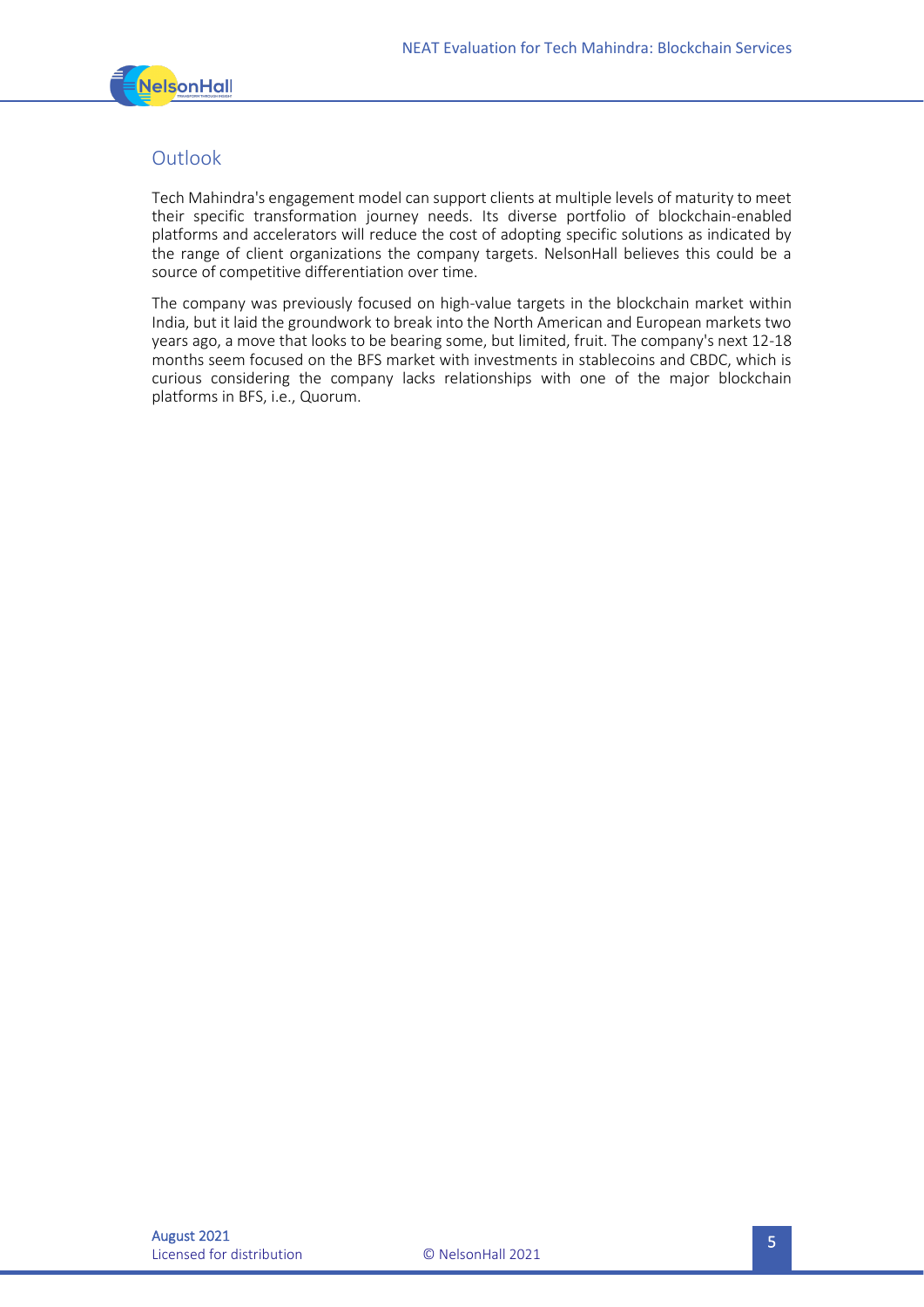

### Blockchain Services Market Summary

#### **Overview**

Many Fortune 1000 organizations have already used leading BPS vendors and consultancies to undertake digital transformations using blockchain solutions on a minor scale. As solutions continue to grow and mature into robust enterprise-ready offerings, these same organizations are looking to undertake more fundamental and widespread operations digitalization programs involving blockchain. These programs often involve process reimagination, ensuring a single view of information, monitoring the movement of goods and payments, and improving settlement processes and speed.

Primary drivers for blockchain adoption focus on building networks for trusted data exchanges that enable transparency, auditability, and resilience, and to support new business models through ecosystem collaboration. Deployments are being led by organizations in the banking and manufacturing sectors, where cross-border remittances, document verification, and order reconciliation have been frequent areas of focus for blockchain implementations.

Looking ahead, the primary drivers for blockchain adoption will be transitioning from standalone individual networks towards 'networks of networks' – so, food provenance blockchain networks will communicate with cargo transport blockchain networks and retail ERP blockchain networks in a larger, more holistic ecosystem.

By this point, blockchain will have demonstrated reliable enterprise ROI, and most vendors will have packaged their use cases into COTS blockchain-enabled solutions that price-sensitive buyers will look to adopt.

#### Buy-Side Dynamics

Drivers for the adoption of blockchain services include:

- Single-source trusted data exchange: eliminating data sync and integrity issues, standardizing data collection and sharing, and providing proof of authenticity
- Data resilience: the decentralization of, and the immutability of, data stored on blockchain networks
- Automation: programmable smart contracts ensure transactions are automatically executed per pre-defined rules and checks to ensure data quality that improves operational efficiency
- New business models: building new marketplaces and digital processes for business opportunities
- Data foundation on which to implement emerging technology solutions, especially AI/ML
- Pressures from regulators and end-consumers for transparency and traceability for regulatory compliance and social responsibility.

Improved operational transparency and auditability is the most important target benefit for buyers and most are satisfied with improved data trust and transparency from adopting blockchain.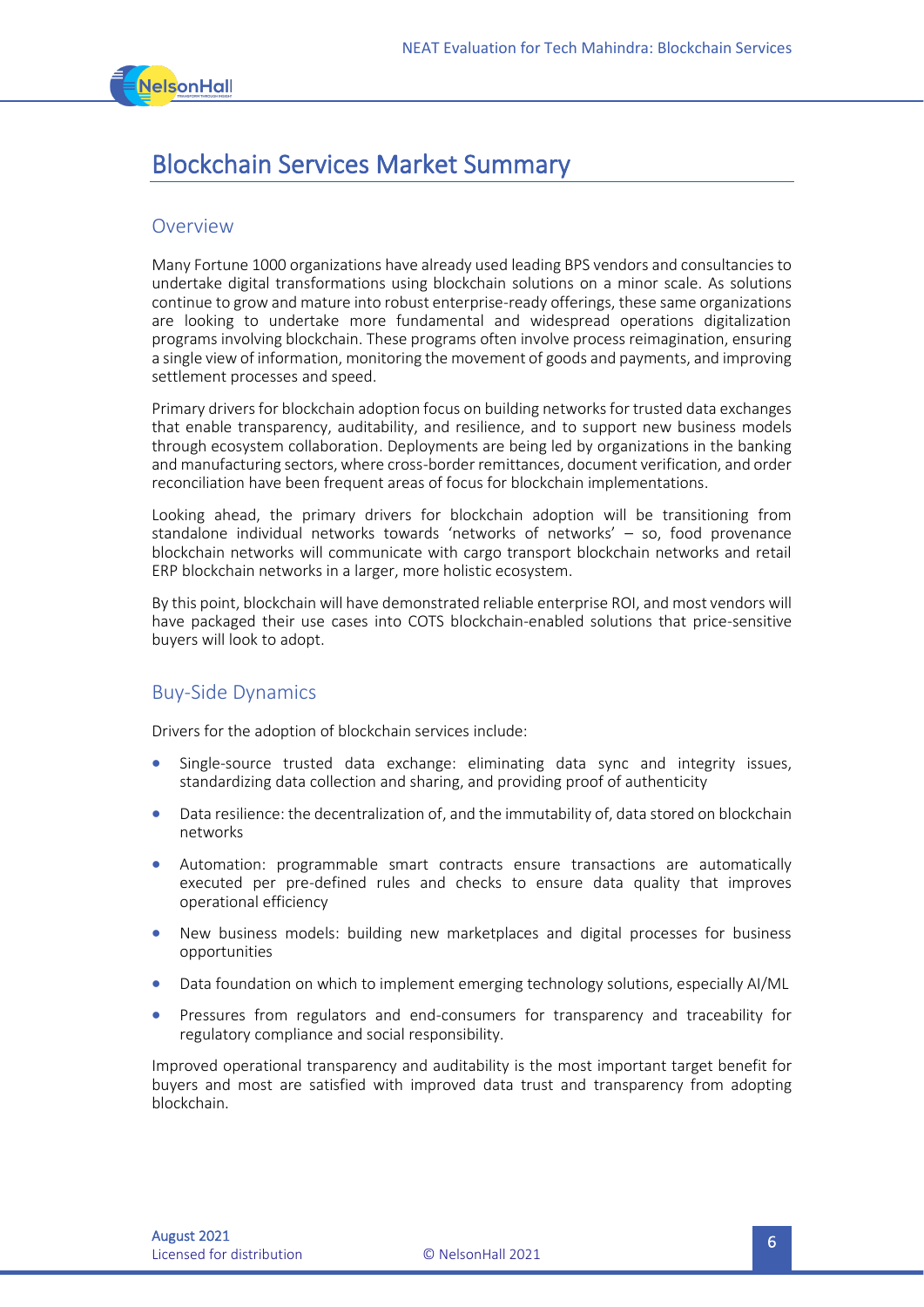

Roadblocks to blockchain adoption centers on its nascent state with unclear ROI in many use cases, technological immaturity of solutions and DevOps tools, and shortage of skilled resources.

#### Market Size & Growth

The global blockchain services market is worth \$496m (2020), with a CAAGR of 53.3% through 2025.

The blockchain implementation and management market is led by the North American and Europe regions. However, Asia Pacific will have the strongest growth over the next five years.

BFSI, telecom & media, and public & government sectors will see the fastest growth in blockchain services. BFSI will be the fastest growing sector stemming from operational efficiencies and new services around digital currency. Low transaction fees enabled by digital currencies will especially drive growth in the media sector. Digital identity will be a major driver for government adoption of blockchain for identity management and for real-time document issuance and verification, including licenses and certification.

#### Success Factors

The key success factors for blockchain service vendors include:

- New business models: use of design thinking to reimagine processes with blockchain to take clients beyond operational efficiencies to realize new business models and revenue streams
- Mature business frameworks: provision of mature blockchain business frameworks supported by technical accelerators – to take clients through the journey from idea/concept to at-scale deployment
- Rapid deployment: ability to offer COTS solutions and technical accelerators for rapid deployment that support multiple blockchain platforms
- Ease of solution development: continued investment in developing DevOps tools that encapsulate blockchain-specific capabilities to enable non-blockchain experts to streamline development and customization of solutions
- Innovation: established programs to curate a deep pool of partners, especially startups, to bring innovative best-in-class blockchain technologies to clients
- Proven experience: ability to demonstrate (e.g., referenceable clients) proven experience and leadership in blockchain transformation in client-specific use cases and with quantifiable impact.

The challenge in business transformation using blockchain is helping clients understand the true value of collaborative ecosystems over short-term incentives.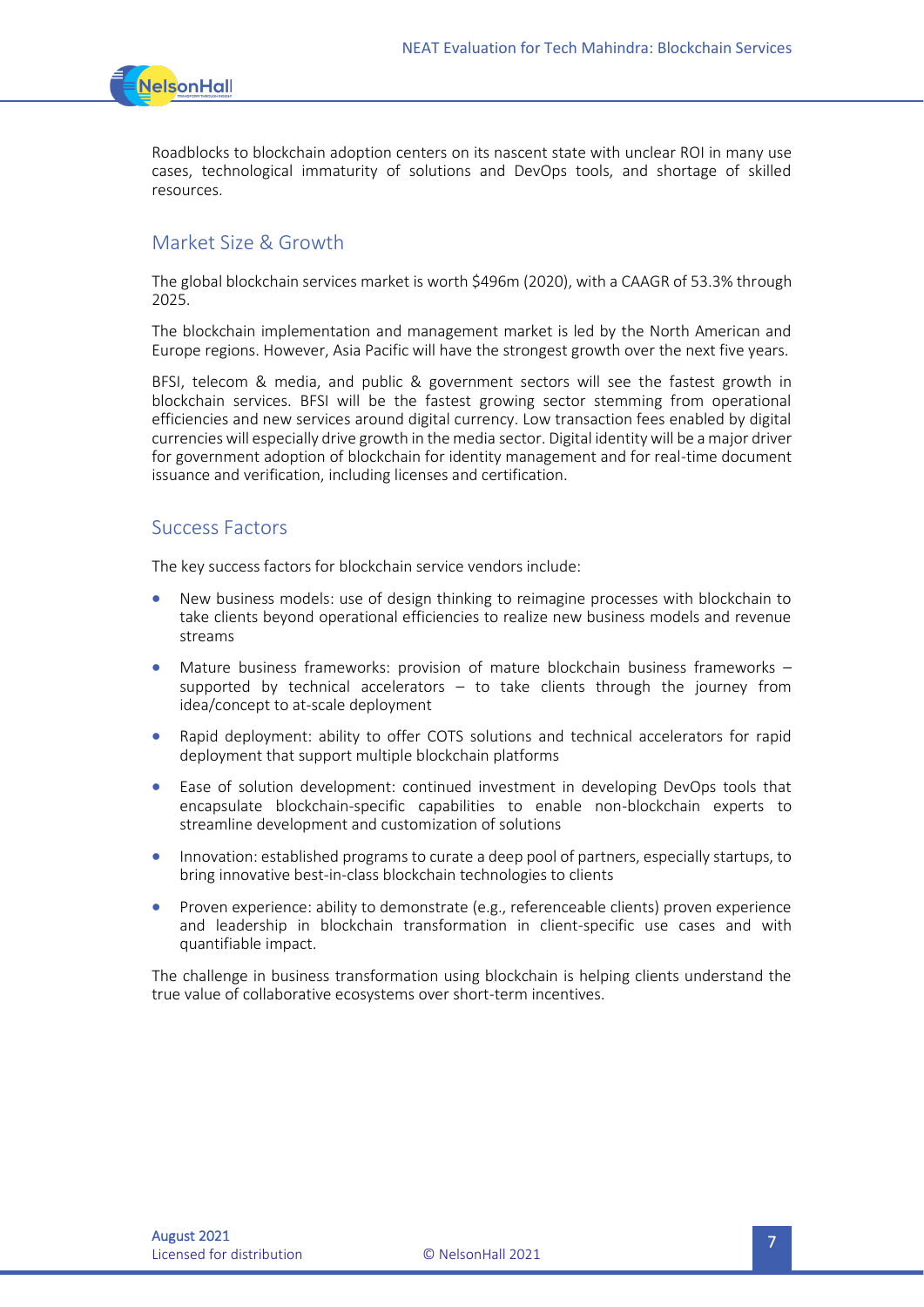

#### **Outlook**

Over the next few years, expect the following developments:

- Primary drivers for blockchain adoption will be transitioning from standalone individual networks towards 'networks of networks' – so, food provenance blockchain networks will communicate with cargo transport blockchain networks and retail ERP blockchain networks in a larger, more holistic ecosystem
- By this point, blockchain will have demonstrated reliable ROI for over 30 enterprise use cases, and most vendors will have packaged these use cases into COTS blockchain-enabled solutions that price-sensitive buyers will look to adopt
- DevOps tools will mature to where non-blockchain development professionals can completely take over building and deploying blockchain solutions for simpler use cases, and will be able to do ~70% of the work for complex use cases
- With blockchain implementation commonplace, interoperability between networks will now be a top business requirement
- Deployments will continue to be led by the banking and manufacturing sectors with government and media sectors having grown the fastest during the forecast period. The adoption by governments for the issuance of digital identities aimed at privacy and security of citizens and businesses will trigger growth in other sectors
- The blockchain implementation and management market will continue to be led by the North American and European regions with Asia-Pacific close behind and experiencing the fastest growth of the three.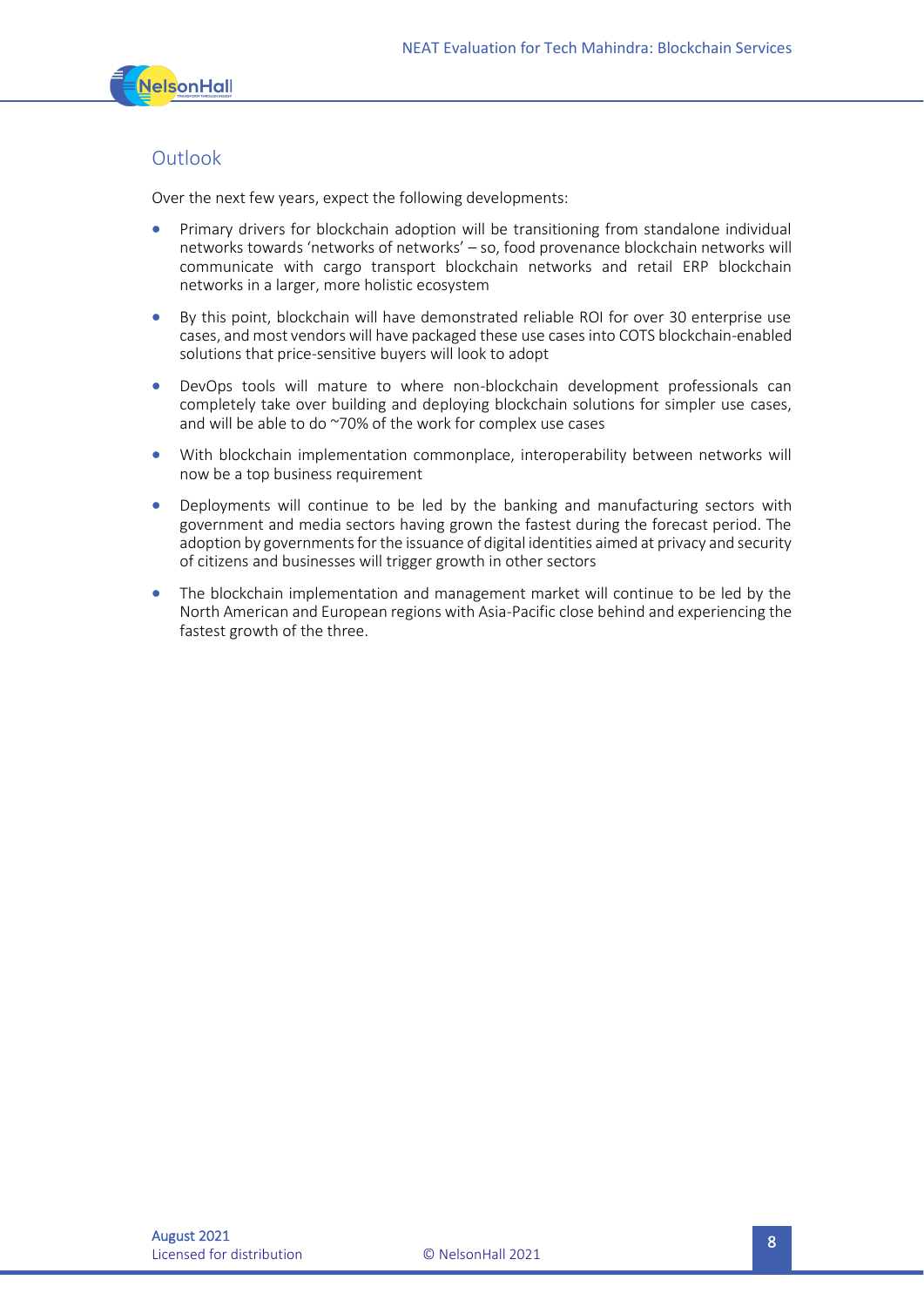

# NEAT Methodology for Blockchain Services

NelsonHall's (vendor) Evaluation & Assessment Tool (NEAT) is a method by which strategic sourcing managers can evaluate outsourcing vendors and is part of NelsonHall's *Speed-to-Source* initiative. The NEAT tool sits at the front-end of the vendor screening process and consists of a two-axis model: assessing vendors against their 'ability to deliver immediate benefit' to buy-side organizations and their 'ability to meet client future requirements'. The latter axis is a pragmatic assessment of the vendor's ability to take clients on an innovation journey over the lifetime of their next contract.

The 'ability to deliver immediate benefit' assessment is based on the criteria shown in Exhibit 1, typically reflecting the current maturity of the vendor's offerings, delivery capability, benefits achievement on behalf of clients, and customer presence.

The 'ability to meet client future requirements' assessment is based on the criteria shown in Exhibit 2, and provides a measure of the extent to which the supplier is well-positioned to support the customer journey over the life of a contract. This includes criteria such as the level of partnership established with clients, the mechanisms in place to drive innovation, the level of investment in the service, and the financial stability of the vendor.

The vendors covered in NelsonHall NEAT projects are typically the leaders in their fields. However, within this context, the categorization of vendors within NelsonHall NEAT projects is as follows:

- Leaders: vendors that exhibit both a high capability relative to their peers to deliver immediate benefit and a high capability relative to their peers to meet future client requirements
- **High Achievers:** vendors that exhibit a high capability relative to their peers to deliver immediate benefit but have scope to enhance their ability to meet future client requirements
- Innovators: vendors that exhibit a high capability relative to their peers to meet future client requirements but have scope to enhance their ability to deliver immediate benefit
- Major Players: other significant vendors for this service type.

The scoring of the vendors is based on a combination of analyst assessment, principally around measurements of the ability to deliver immediate benefit; and feedback from interviewing of vendor clients, principally in support of measurements of levels of partnership and ability to meet future client requirements.

Note that, to ensure maximum value to buy-side users (typically strategic sourcing managers), vendor participation in NelsonHall NEAT evaluations is free of charge and all key vendors are invited to participate at the outset of the project.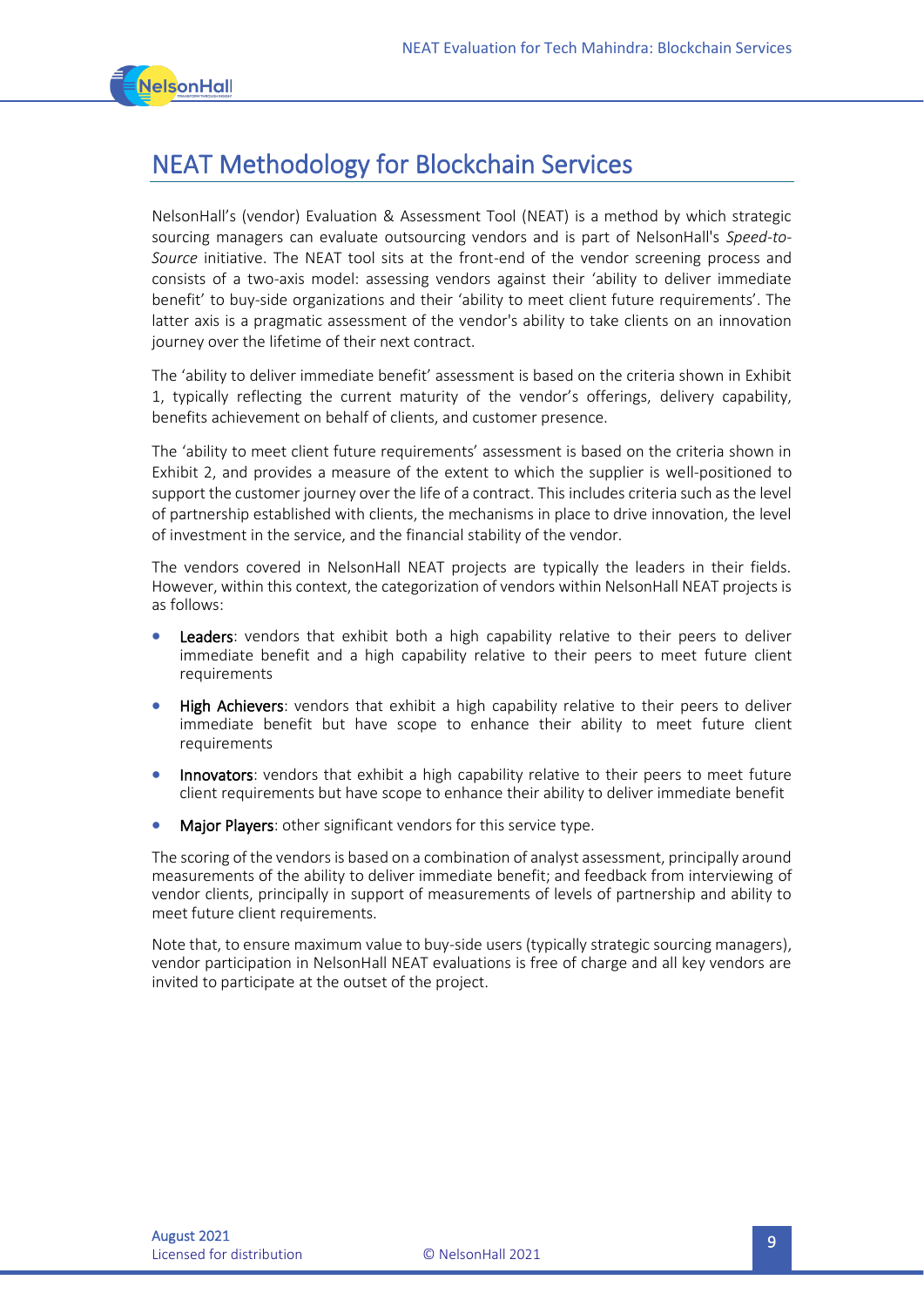

#### *Exhibit 1*

### **'Ability to deliver immediate benefit': Assessment criteria**

| <b>Assessment Category</b> | <b>Assessment Criteria</b>                             |
|----------------------------|--------------------------------------------------------|
| Offerings                  | Breadth of applications of blockchain                  |
|                            | Breadth of blockchain platforms                        |
|                            | Application to supply chain                            |
|                            | Application to retail banking                          |
|                            | Application to capital markets                         |
|                            | Application to insurance                               |
|                            | Application to healthcare and life sciences            |
|                            | Application to telecoms and media                      |
|                            | Application to government                              |
|                            | Application to manufacturing                           |
|                            | Application to retail                                  |
|                            | Application to travel, transport, logistics            |
|                            | Application to energy and utilities                    |
|                            | Application to drive new digital process models        |
|                            | Blockchain consulting capability                       |
| <b>Delivery Capability</b> | Scale of blockchain delivery capability                |
|                            | Maturity of accelerator - overall                      |
|                            | Maturity of accelerator - supply chain                 |
|                            | Maturity of accelerator - retail banking               |
|                            | Maturity of accelerator - capital markets              |
|                            | Maturity of accelerator - insurance                    |
|                            | Maturity of accelerator - healthcare and life sciences |
|                            | Maturity of accelerator - telecoms and media           |
|                            | Maturity of accelerator - government                   |
|                            | Maturity of accelerator - manufacturing                |
|                            | Maturity of accelerator - retail                       |
|                            | Maturity of accelerator - travel, transport, logistics |
|                            | Maturity of accelerator - energy and utilities         |
|                            | Extent of blockchain tech partnerships                 |
|                            | Ability to offer blockchain interoperability           |
| <b>Client Presence</b>     | Overall blockchain client presence                     |
|                            | <b>BFSI</b> presence                                   |
|                            | Healthcare presence                                    |
|                            | Telecom and media presence                             |
|                            | Government presence                                    |
|                            | Manufacturing presence                                 |
|                            | Retail presence                                        |
|                            | Travel, transport, logistics presence                  |
|                            | Energy and utilities presence                          |